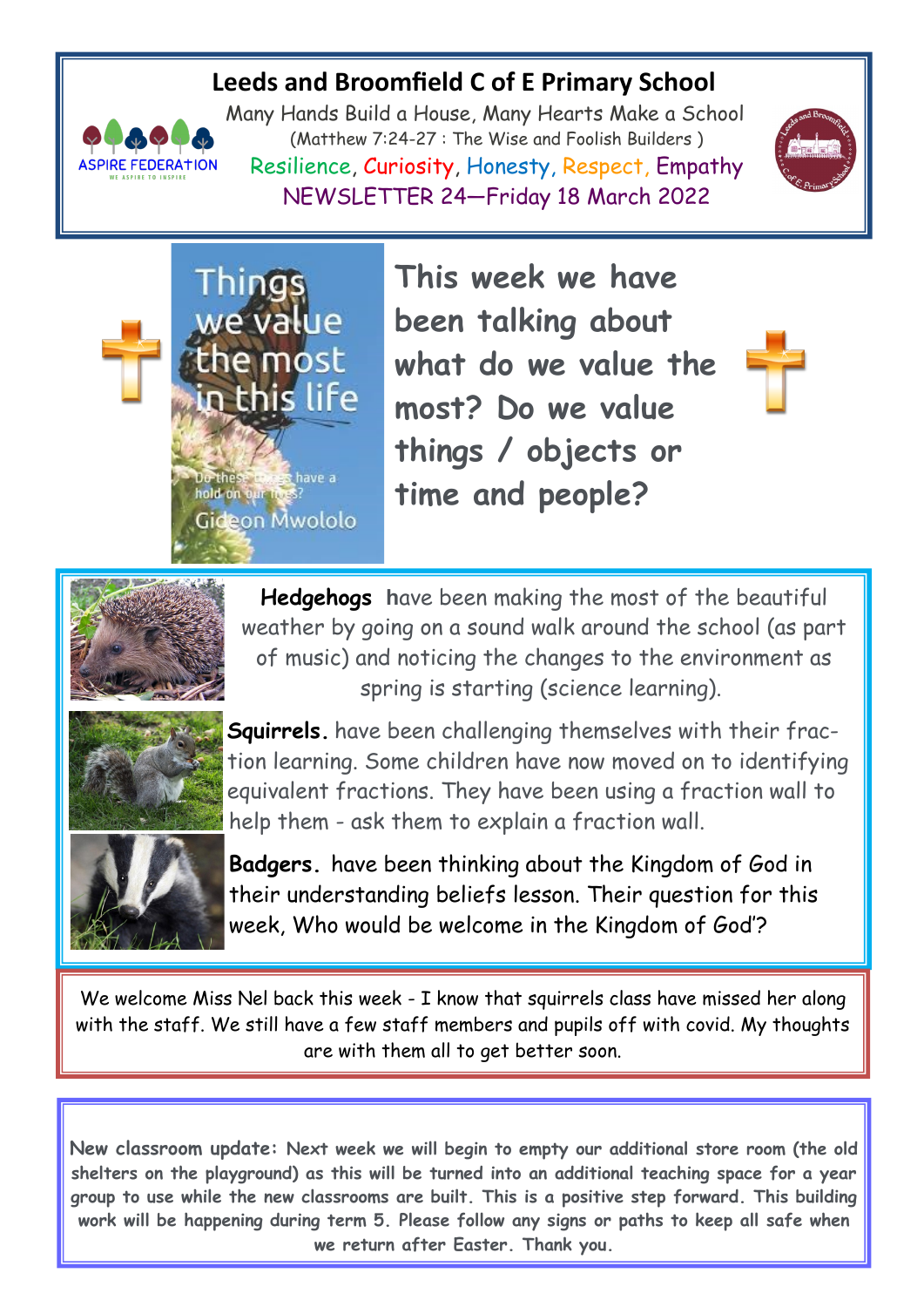## **PROUD awards**

After speaking to pupils and staff we wanted to build children's self esteem and confidence in themselves. Each pupil needs to work to get a badge for each letter of the word PROUD.

- P Pleasure in work
- R Respect in work
- O Organised in work
- U Unique in work
- D Distinction

**imaGiNe BelieVe AChieVe** 

Each class has a different colour badge to collect. The children can put these on their bags or on their school jumpers.

**This week's PROUD winners are: Lilly-Anne, George Y, Zara, Frankie,**

**Lulu, Bertie, Sydney, Jubilee Well Done!** 



**Morning:**

8:30-8:40 Years R, 1 and 2 8:40-8:50 Years 3-6 **Afternoon:** 3:00-3:10 Years R, 1 and 2 3:10-3:20 Years 3-6 Please try and drop your child and pick your child up between these times.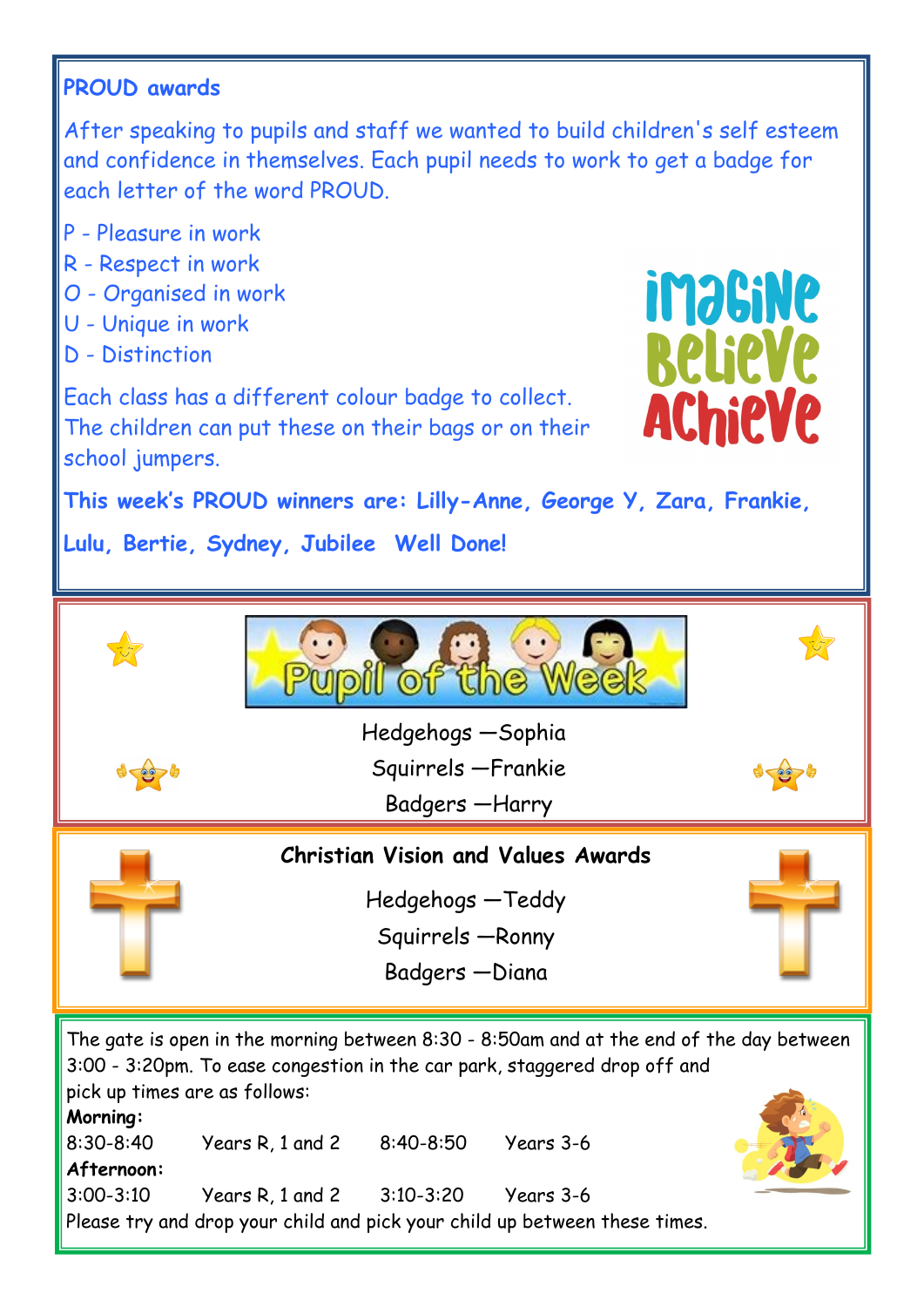

Online Safety - Please continue to talk to your children about the games and apps they are using online. Google have five fundamentals of their internet code to be an Internet Legend. See below for one of them. Many children have been talking about squid games and duggy wuggy. There are videos on YouTube. These are not nice games and I would block them if they appear on your children's phones or tablets. Please keep that open conversation with your children

[https://beinternetawesome.withgoogle.com/en\\_uk/](https://beinternetawesome.withgoogle.com/en_uk/)

#### **BE INTERNET KIND It's Cool to Be Kind**

The Internet is a powerful amplifier that can be used to spread positivity or negativity. Kids can take the high road by applying the concept of "treat others as you would like to be treated" to their actions online, creating positive impact for others and disempowering bullying behaviour.

### **Set an Example**

- Use the power of the Internet to spread positivity.
- Stop the spread of harmful or untrue messages by not passing them on to others.
- Respect others' differences.

### $\bullet$ **Take Action**

 $\bullet$ 

 $\bullet$ 

 $\bullet$ 

 $\bullet$ 

- Block mean-spirited or inappropriate behaviour online.
- Make an effort to provide support to those being bullied.
- Encourage kids to speak up against and report online bullying.



We hope that you have been finding our Parent/Carer Wellbeing Newsletter useful. A reminder that if you need any wellbeing advice, guidance or support, please email [wellbeing@aspire-kent.org.uk](mailto:wellbeing@aspire-kent.org.uk)

# **Reminder**

A reminder for PE - NO ear rings to be worn. We are unable to tape the children's ear- rings. Therefore this could mean that some activities your child cannot join in with.